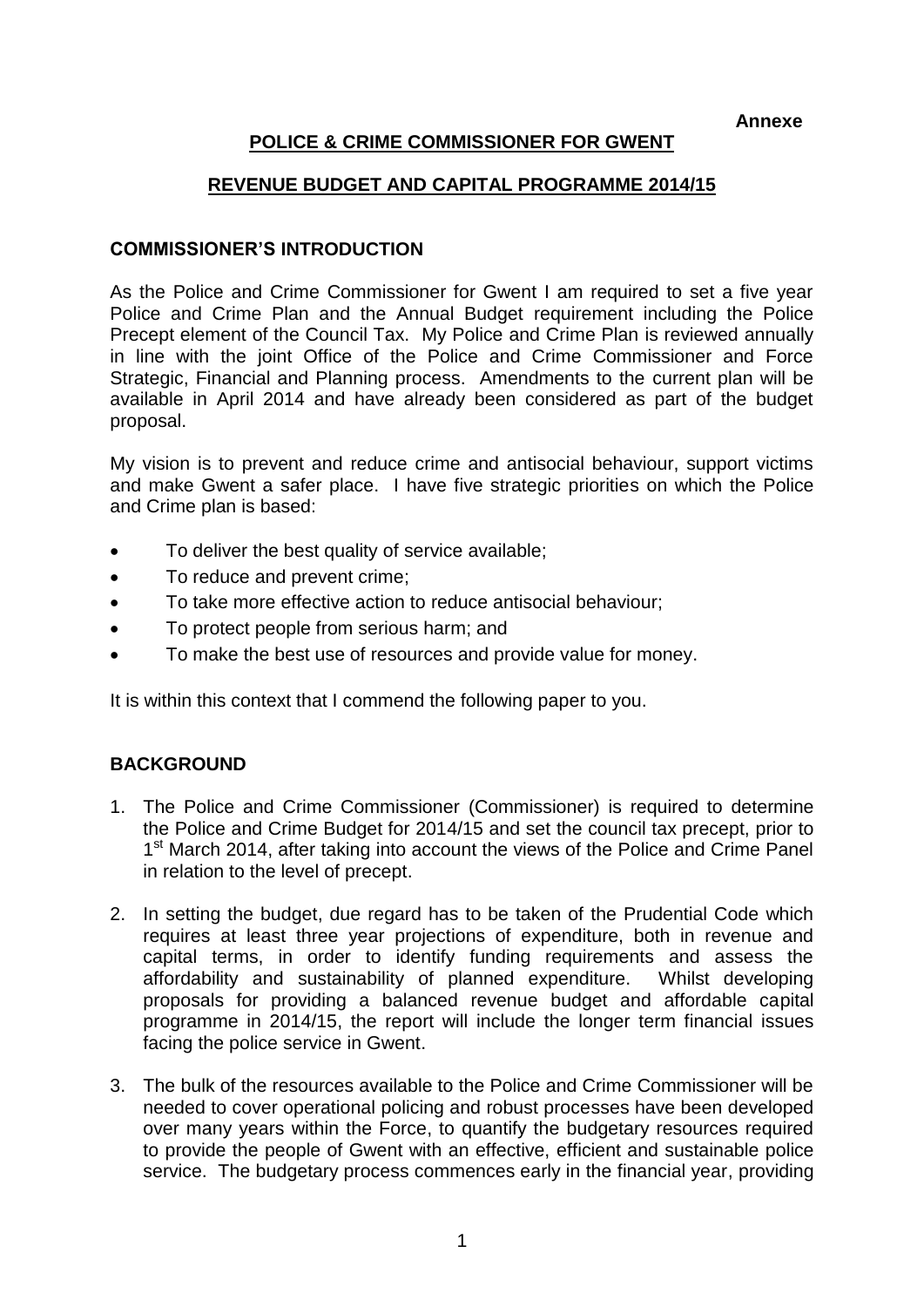detailed Medium Term Financial Projections (MTFPs) and identifying new burdens and pressures. These projections are constantly under review and the latest updates are attached as appendices to this report.

- 4. The Government's Comprehensive Spending Review (CSR) 2007 announced significant cuts in grant funding for the police service. Up until then Gwent had a good record of delivering efficiency savings, but the Chief Constable at the time and the Police Authority realised that the scale of cuts being imposed needed to be addressed by a radical comprehensive review of all aspects of policing in Gwent. The new initiative, called 'Staying Ahead', introduced changes in policing in Gwent which produced the savings whilst improving standards. However, the CSR 2010 announced even greater cuts in grant over the period to  $31<sup>st</sup>$  March 2015 prompting the continuation of Staying Ahead reviews. The 2014/15 budget setting round addresses the final of the four years of the CSR 2010. Phase 6 of the Staying Ahead Programme was initiated at the commencement of the 2011/12 financial year, to deliver the £24.170m of savings originally forecast to be achieved by the end of the CSR period, on 31<sup>st</sup> March 2015. Of the actual savings required of £23.818m, £7.940m were delivered in 2011/12, £8.672m were delivered in 2012/13 with a further £3.964m planned to be delivered during 2013/14. The delivery of these schemes is monitored and challenged by sponsor Chief Officers to ensure timely, effective and economic delivery.
- 5. The latest MTFPs have been updated following receipt of the Provisional Police Funding Settlement on the  $18<sup>th</sup>$  December 2013. They now indicate a recurring budgetary imbalance for the 2014/15 financial year of £4.215m (Appendix 1b, Line 17), increasing to £16.286m by 2017/18.

## **PROVISIONAL GRANT SETTLEMENT**

- 6. On the 18<sup>th</sup> December 2013, the Provisional Police Funding Settlement was announced (i.e. the Central Government Grant Funding from both the Home Office (HO) and Welsh Government (WG)). Consultation on this provisional settlement will run until 23<sup>rd</sup> January 2014, whereupon, the final settlement will be issued shortly after this date. The Provisional Police Funding Settlement for 2014/15 has quantified a number of funding changes, the impact of which, were previously unknown. The financial impact of these changes upon the organisation is detailed in the following paragraphs:
	- a) From 2014/15, the HO will establish a Police Innovation Fund worth £50 million, which will be funded through a top-slice from Police Main Grant. This builds upon the recently announced £20 million Precursor Fund for 2013/14. The Police Innovation Fund will provide Police and Crime Commissioners with the opportunity to submit bids on initiatives that will promote collaboration with other forces, emergency services, criminal justice agencies and local government. The purpose of the funding is to improve use of digital working and technology in order to deliver sustainable improvements and efficiencies in the way their police force operates in future;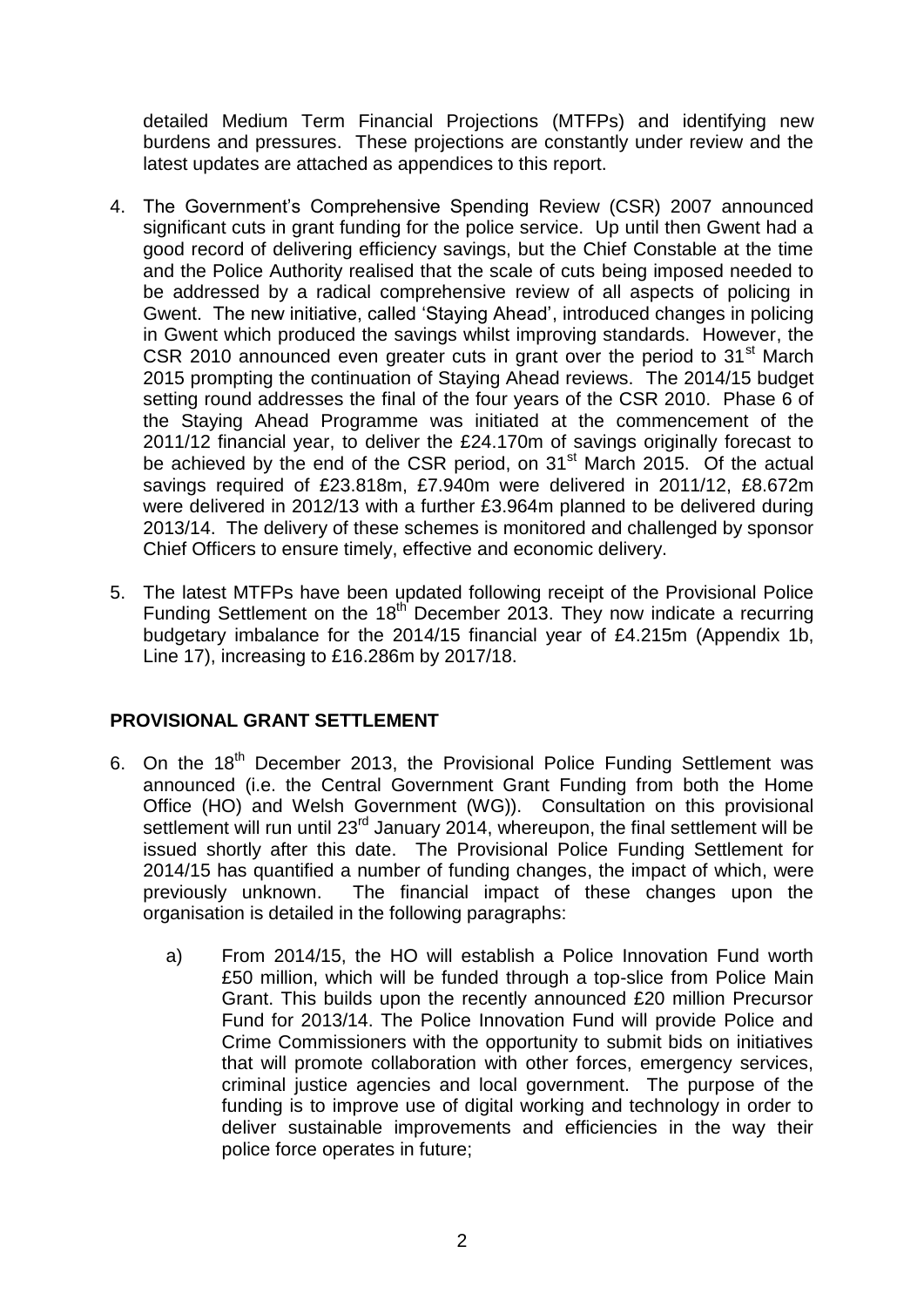- b) In 2014/15 the Home Secretary will provide Her Majesty's Inspectorate of Constabulary (HMIC) with £9.4m from the police settlement to fund a new annual programme of all force inspections. This will enable the public to see how well their force is performing when it comes to cutting crime and providing value for money;
- c) The Home Secretary has decided to allocate funding to other specific areas where there is a national policing interest. It has previously been announced that the Independent Police Complaints Commission will be expanded in order that it is able to deal with all serious and sensitive cases involving the police. For 2014/15, it has been decided that an additional £18m will be provided from the police settlement to build up the resource and capability of the IPCC to begin taking on additional cases. An additional £0.8m of funding will be provided during 2013/14 from the wider HO budget to help with transition costs as well as a further £10m in capital in 2014/15;
- d) £3m of funding will be provided to the College of Policing to commence direct entry schemes at Inspector and Superintendent levels. This will cover the costs of the courses concerned and initial salaries of the officers on the courses; and
- e) The City of London Police will be provided £2m of additional funds in recognition of the national and international capital city functions they carry out.
- 7. On the 18th December 2013, the Minister of State for Policing, Criminal Justice and Victims (Damian Green), reiterated his statement that accompanied the provisional Police Grant Report 2013/14, confirming that 'current damping arrangements would continue in 2014/15'. This means that every police force area will face the same percentage reduction in core central Government funding. No indication was made on the future for funding damping beyond 2014/15 and the Minister also stated that 'decisions on the impact of the Chancellor's Autumn Statement on police funding for 2015/16 will be made at a later date after careful consideration of all Home Office budgets. This decision will take time and we have therefore decided not to publish indicative allocations for 2015/16 in this Statement.' This provides a degree of uncertainty over the funding that will be received beyond 2014/15.
- 8. In summary, the effect of these decisions is a reduction in Central Government Grant funding between 2013/14 and 2014/15 of 4.76%. Previous iterations of the MTFP assumed this reduction to be 3.3%.
- 9. Further points of note regarding the Provisional Police Funding Settlement for 2014/15 are detailed in the following paragraphs:
	- a) The Commissioner is responsible for commissioning services to cut crime and deliver an effective and efficient police service. The unhypothecated Community Safety Fund (CSF) for 2013/14 is £1.369m. With effect from 2014/15, this grant becomes part of the overall funding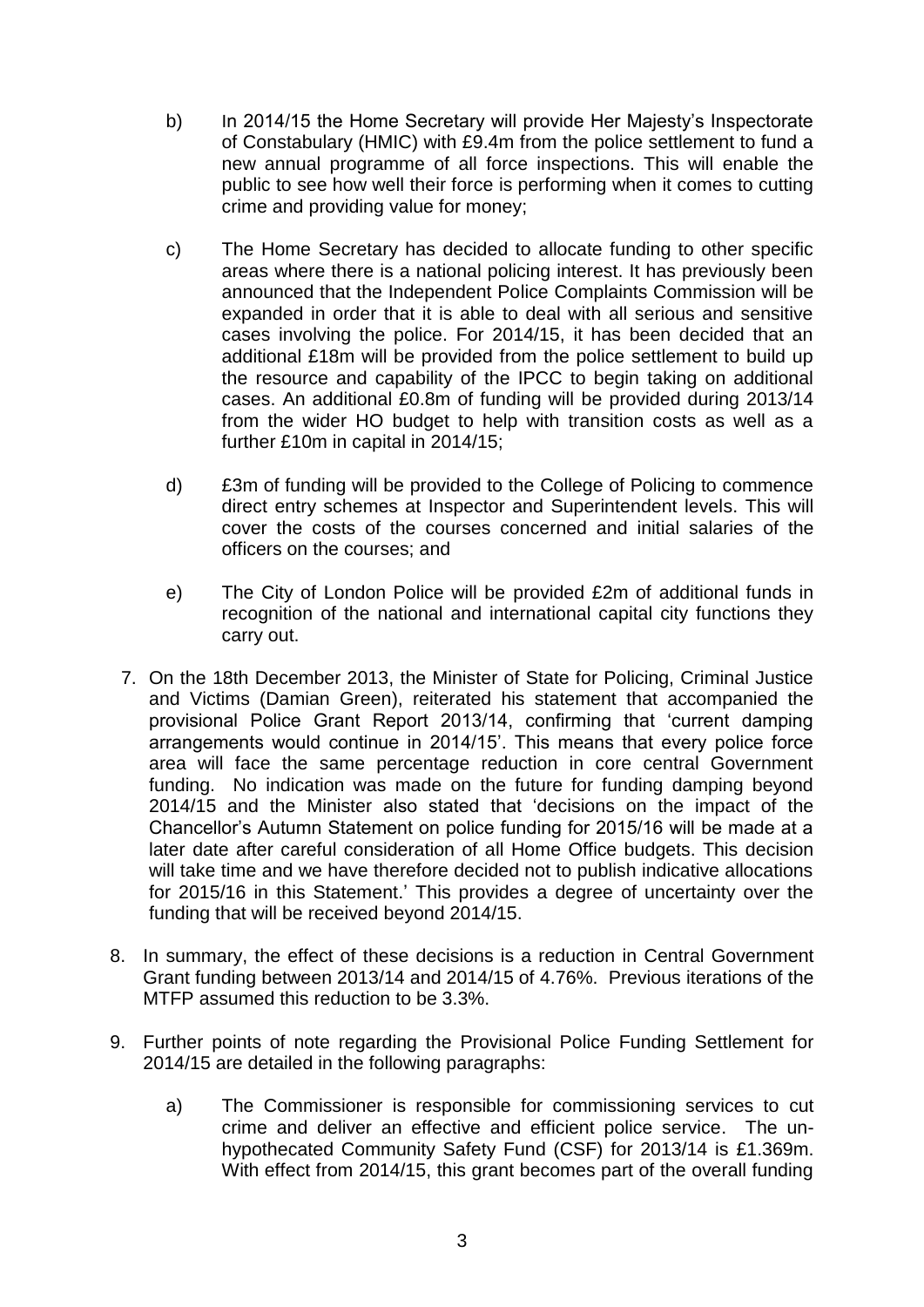settlement, and as such is subject the same reduction in funds stated above. From October 2014, the Commissioner will also have responsibility for commissioning a significant allocation of funding in relation to Victims Support Services. This allocation does not form part of the 2014/15 budget and precept deliberations, as it will be a hypothecated specific grant; and

- b) A number of remaining specific grants and external funding arrangements are yet to be finalised (e.g. Counter Terrorism Specific Allocation (CTSA), Safety Camera Enforcement Unit, Community Support Officer (CSO) local partner schemes, etc.). This report has been prepared on the assumption that funding will remain at the 2013/14 level, although contingency plans have also been devised, to mitigate potential reductions in/removal of funding.
- 10. The revenue support from the WG for Gwent's Private Finance Initiative (PFI) funded Ystrad Mynach Police Station and Custody Suite, totalling £0.675m, is excluded from the Provisional Police Funding Settlement. However, it has already been separately confirmed, as it is provided to meet the specific requirements of the scheme.
- 11. Furthermore, 2014/15 funding for the 101 (whole time equivalent) WG CSOs is subject to a separate confirmation process, which is currently anticipated to amount to £3.214m.
- 12. The HO provided the Provisional Capital Allocation for 2014/15 only. This forms the basis of the draft Capital Programme. The allocation of £1.100m continues to be reduced as a result of top-slicing to fund the National Police Air Service (NPAS).

## **COUNCIL TAX ISSUES**

- 13. For 2014/15, Council Tax Freeze grants will continue to be available to Commissioners in England. The scheme remains however, unavailable to Welsh Commissioners.
- 14. In Wales, council tax capping is the responsibility of Welsh Ministers. Under this requirement, the Minister for Local Government and Government Business wrote to Welsh Commissioners on the 28<sup>th</sup> November 2013 requesting early indication of proposed council tax increases, in order to assess the need to use capping powers. The Commissioner responded giving an assurance that the increase would be no more than 3.50%. At the time of writing no further official announcement has been made by the WG in relation to the levels of precept rises over the forthcoming years which would be deemed unreasonable and therefore capped. Historically, indications have been given that increases in council tax for police and crime purposes of up to 5% would not be considered unreasonable.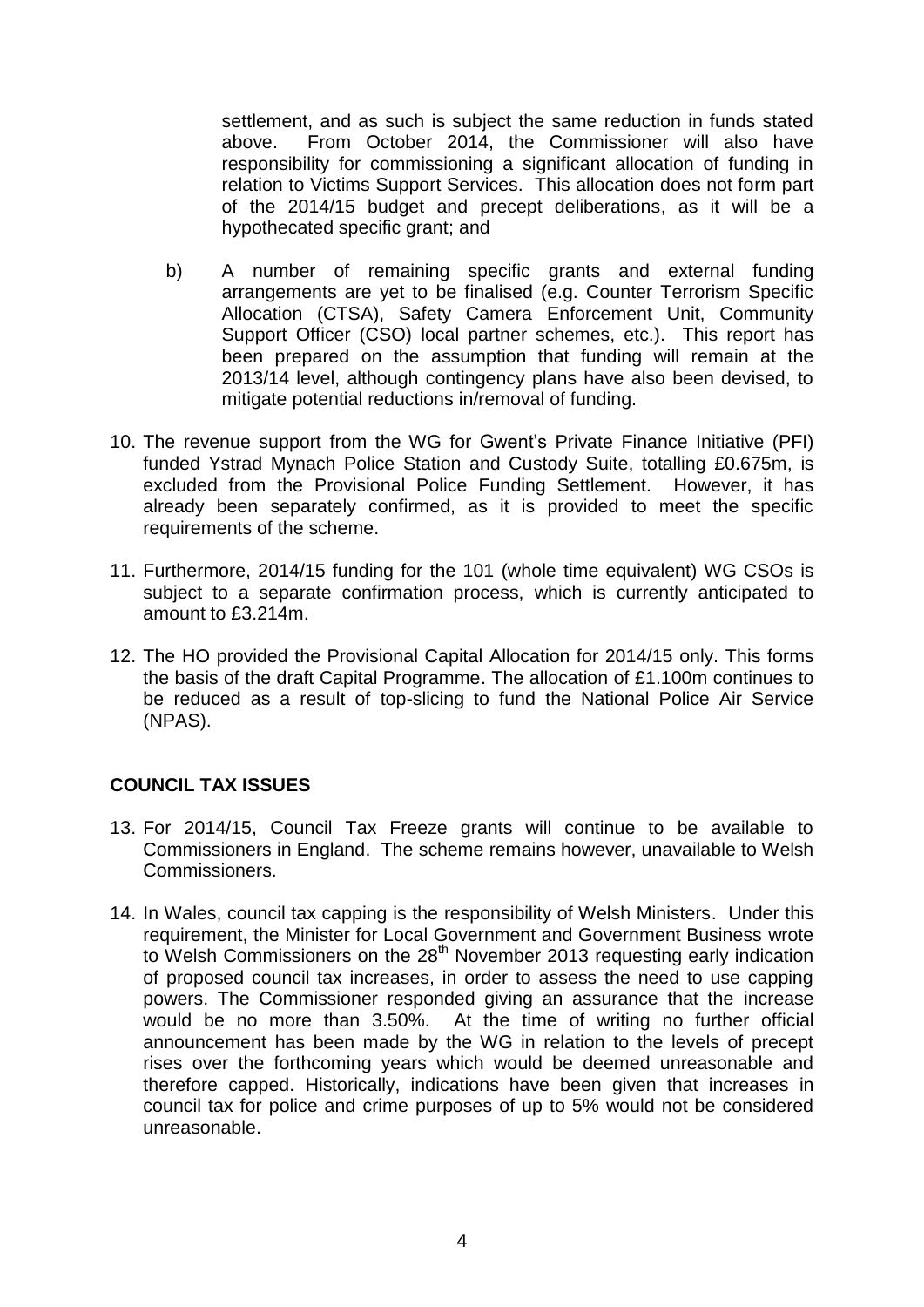- 15. MTFPs that have previously been issued during this budget setting cycle have assumed council tax increases of between 2.66% and 4.00% per annum over the four year projected period. This budget proposal now indicates council tax increases of 2.66% for 2014/15, 3.50% for 2015/16 and 4.00% for 2016/17 and 2017/18. Appendix 1a shows the impact that incremental changes on the precept rate would have on funding assumptions for 2014/15.
- 16. The introduction of the Council Tax Support Scheme in 2013/14 impacted to varying degrees upon the individual tax bases of the Local Authorities. Some revisions have been made to these for the 2014/15 bases, reflecting WG support. This, coupled with re-assessments of collection rates and increases in properties has resulted in a growth 1.396%. Future year increases have been assessed to return to the underlying 2013/14 rate of 0.883%.

#### **MEDIUM TERM FINANCIAL PROJECTIONS 2014/15 to 2017/18**

- 17. The latest MTFP is shown as Appendix 1b and the detailed assumptions, service pressures/developments and efficiency schemes/budget reductions which support the projections are provided at Appendices 2, 3, 4a, 4b, 4c, 6a and 6b.
- 18. Although a balanced budgetary position could be achievable for 2014/15 (the end of the CSR 2010 period), this is dependent upon the delivery of efficiency schemes and the non-recurrent use of reserves. Indications suggest that further cash reductions in Central Government Grant funding should be expected for future years. This will increase the requirement for additional efficiency schemes to be developed and delivered.
- 19. The following funding bases and assumptions (Appendix 2) have been incorporated within the current MTFP:
	- a) Central Government Funding (HO/WG):
		- i Funding decreases on main formula grant over the next four years of 4.76%, 4.5%, 1.0% and 1.0%; and
		- ii Specific Grants, which have yet to be confirmed, have been assessed to remain at 2013/14 levels or at provisionally indicated amounts.
	- b) Council Tax Precept and Base:
		- i An increase in Council Tax Precept of 2.66% for 2014/15, 3.50% for 2015/16 and 4.00% for 2016/17 and 2017/18. These have been incorporated into the MTFP at Appendix 1b; and
		- ii The Council Tax Base, i.e. the Band D equivalent number of properties upon which the precept is levied, will increase in 2014/15 by 1.396%. This reflects some amendments to the application of the Council Tax Support Scheme by Local Authorities, coupled with re-assessments of collection rates and increases in property numbers. As a result of these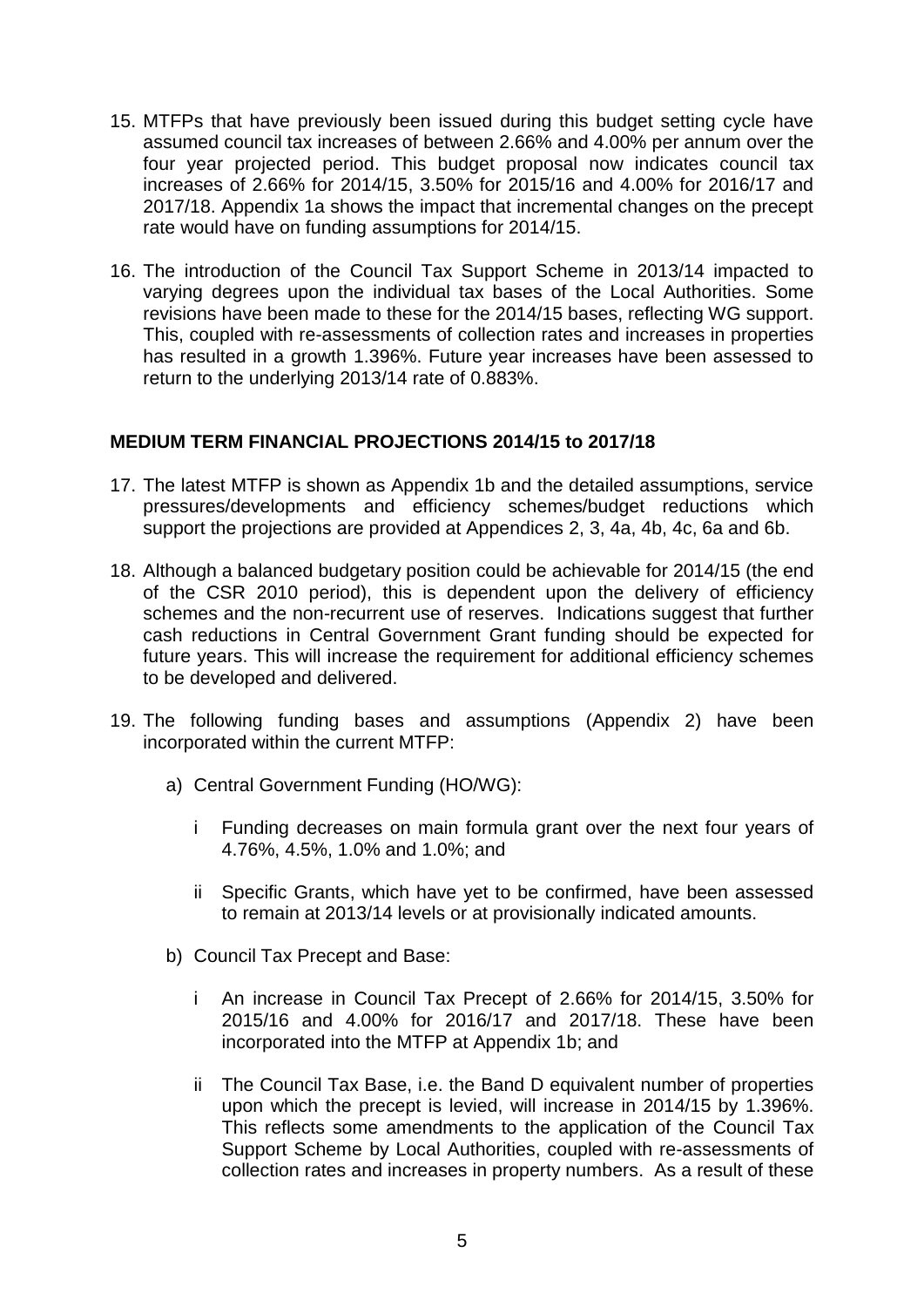changes, it has been assumed that for 2015/16 onwards, the council tax base growth will revert to the underlying growth value for 2013/14 of 0.883%.

- 20. The expenditure bases and assumptions have been thoroughly scrutinised throughout the budget preparation and the following paragraphs articulate the latest expenditure assumptions:
	- a) Police Officer Establishments:
		- i The MTFP provides for an operational policing model of 1,332 wte at the commencement of the financial year. However, at the start of the year it is expected that the actual establishment will be 1,328 wte, reducing to 1,285 wte during the year. This reduction in officer strength is accommodated through the Staying Ahead 6 and 7 schemes forecast for delivery during 2014/15. As reductions in the police officer establishment are a core component of the Staying Ahead Programme, no recruitment has been anticipated during 2014/15. However, this situation is constantly under review and modest recruitment may be possible to meet particular specialist needs or to support longer-term sustainability.
	- b) Police Staff Establishments:
		- i In a similar vein to the police officer establishment above, the MTFP provides for 878 wte (632 wte not including CSOs) police staff at the commencement of the financial year. However, at the start of the year, it is expected that the actual establishment not including CSOs will be 657 wte, reducing to 598 wte during the year. This reduction in police staff strength is (and has been) accommodated through the Staying Ahead 6 and 7 schemes forecast for delivery during 2014/15. As reductions in the police staff establishment are a core component of the Staying Ahead Programme, no recruitment, outside of exceptionally specialist roles, is anticipated during 2014/15.
	- c) Pay awards, allowances, enhancements etc.:
		- i Pay Award for police officers and police staff in 2014/15 to 2017/18 of 1.0%.
	- d) Non-staff inflation (2014/15 to 2017/18):
		- i General limited to 2.0%;
		- ii Utilities limited to 5%; and
		- iii Fuel limited to  $5\%$ .
	- e) Loss/Absorption of Specific Grants: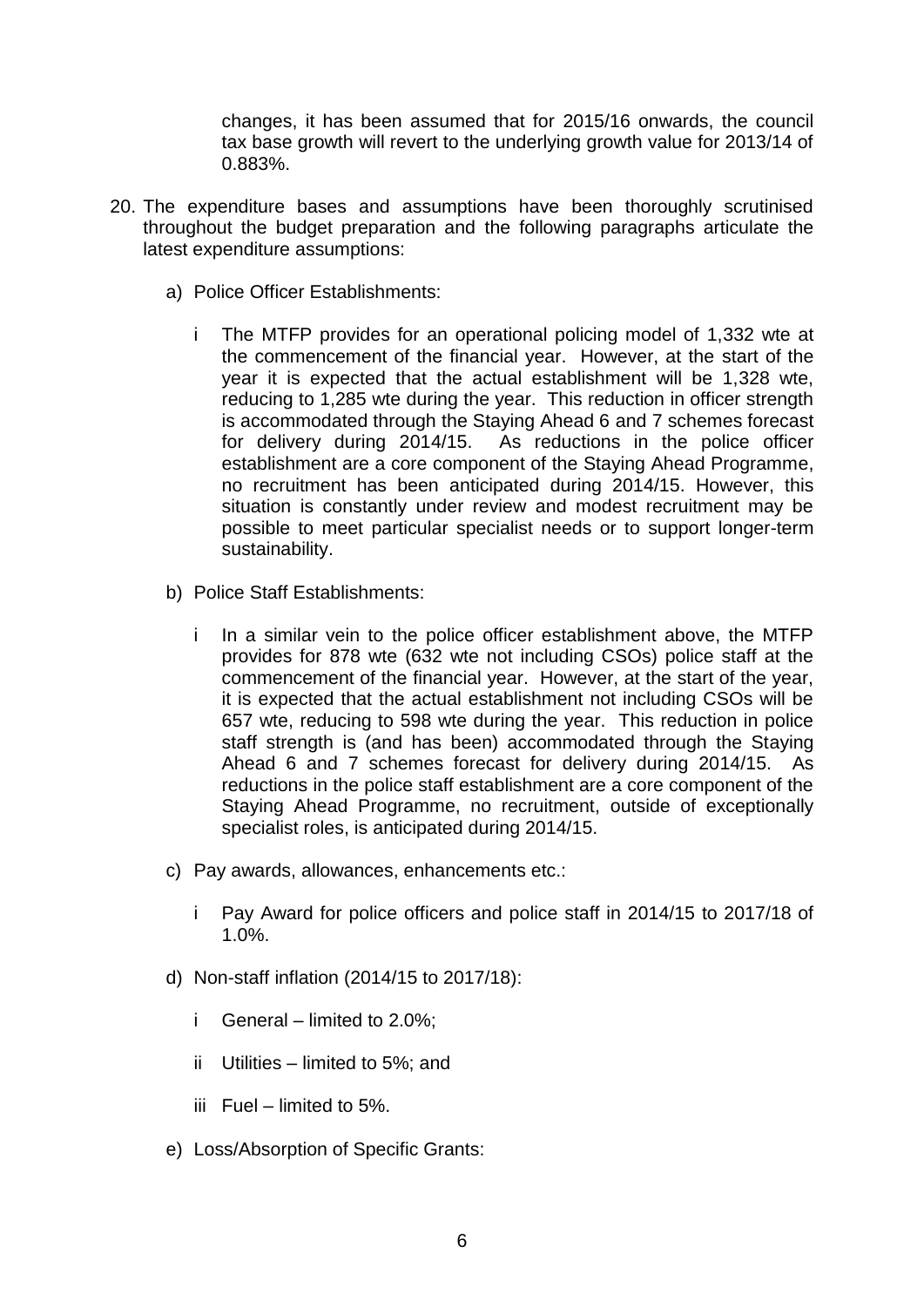- i The MTFP reflects the absorption of the Community Safety Fund into main formula grant in 2014/15.
- f) Service pressures/developments have been limited to unavoidable increases and are detailed at Appendix 3. These developments/pressures have been scrutinised by the Office of the Police and Crime Commissioner and Gwent Police Chief Officers. Furthermore, based on historic trends of new annual recurring pressures, the MTFP has been updated to reflect an assumed level (£1.000m) of contingent service developments in each of the final three years of the current financial plan; and
- g) Capital investment:
	- i At present, the MTFP does not reflect any revenue costs associated with new borrowing to fund capital strategies. The funding of the capital strategies is discussed within the 'Reserves' section of this report.

## **EFFICIENCY OPPORTUNITIES (Appendices 4a, 4b and 4c, 6a and 6b)**

- 21. The financial implications of the current CSR were such that the Staying Ahead Programme was initiated to continue the work of the Staying Ahead Review and to oversee the delivery of a new generation of savings schemes. The major component therefore within the 2014/15 budget setting exercise is the delivery of significant cash releasing efficiency savings and budget reductions through Phase 6 and 7 of the Staying Ahead Programme and rebasing of 2013/14 budgets through the bottom-up budget setting exercise. The following paragraphs (and associated appendices) highlight the effect of Staying Ahead schemes and budget rebasing on the financial projections:
	- a) Appendix 4a this details budget reductions identified through the 'bottomup' budget setting process that have already been removed from the 2014/15 base budgets, together with future estimated reductions relating to police officer allowances;
	- b) Appendix 4b this details the accelerated savings that have been realised under Phase 6 and 7 of the Staying Ahead Programme within the 2013/14 financial year to date; and
	- c) Appendix 4c this details those schemes due to be realised between 2014/15 and 2017/18. The timing and value of these schemes have been considered to ensure that realistic estimates are reflected in the MTFP. This has resulted in greater prudency being shown in the MTFP; however this further reinforces the efforts being placed on current and future schemes aimed at mitigating the funding challenges.
- 22. The schemes due for delivery in 2014/15 and beyond are largely dependent upon further reductions in police and staff establishments. It is anticipated that full realisation of these savings will only be achieved through natural vacancies arising in actual police officer and staff numbers. The timings of these are not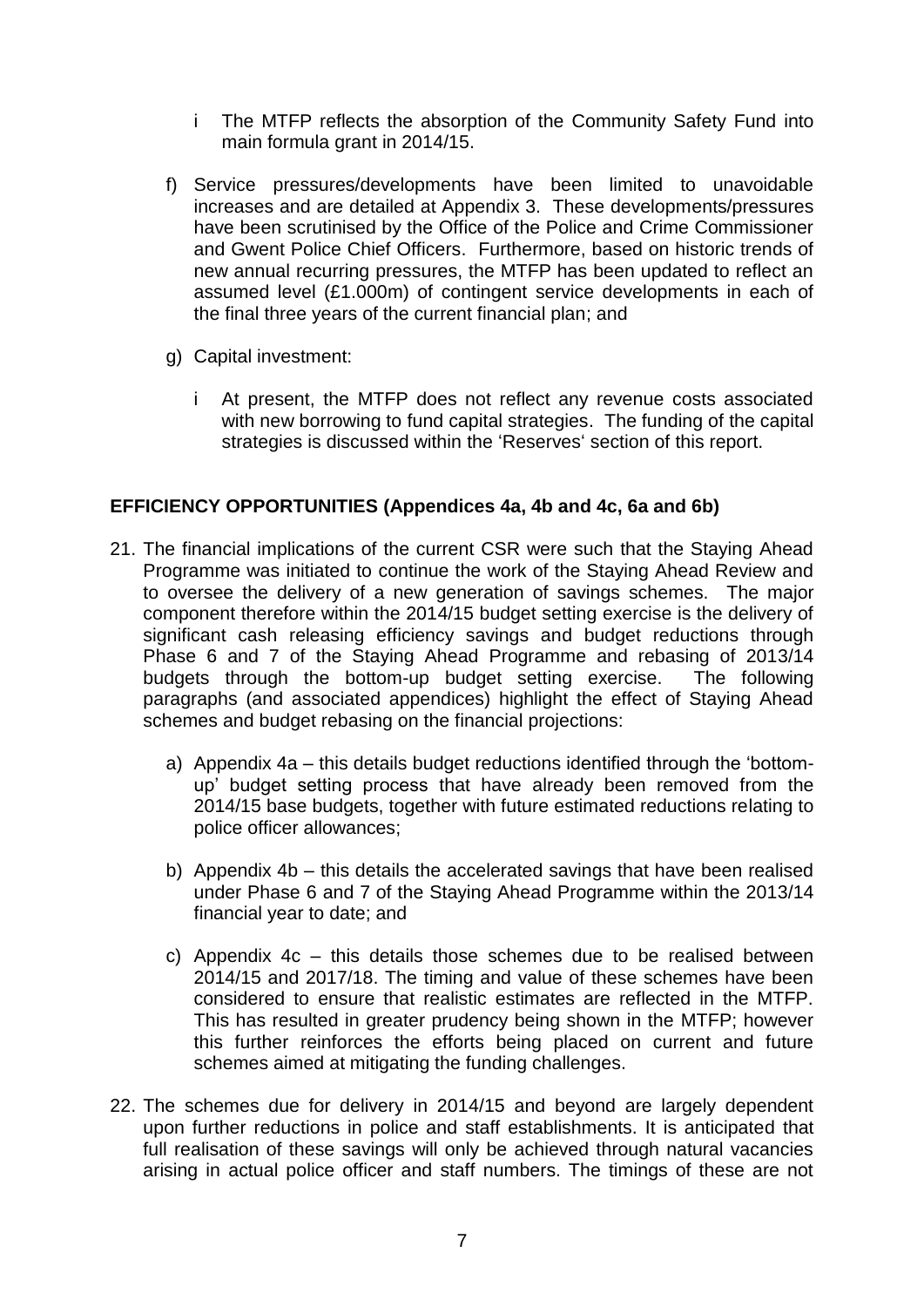necessarily aligned to the savings forecast in the Staying Ahead schemes. In previous budget setting rounds, non-recurring financial pressures (volume pressures) arose due to the disparity between the actual staffing levels and those proposed by the Staying Ahead Schemes. Since these are not forecast to occur within this planning cycle, these have been removed from current projections i.e. 2014/15 and beyond. However, as new Staying Ahead Schemes are identified to address the remaining financial deficit evident in 2017/18, it is expected that these volume pressures could reappear in future versions of the MTFP.

- 23. In support of the Staying Ahead Programme and contributing towards the funding pressures that are faced, it is planned that the CSO numbers will be reduced as vacancies arise, until such time that a parity of 101 wte to 101 wte is achieved between the HO CSOs and the WG funded CSOs. The MTFP reflects the removal of the current vacancies of 34.3 wte HO CSO posts, which generates savings of £1.126m in 2014/15 (Appendix 1, Line 21). At the time of writing, confirmation of this proposal is still awaited from the WG.
- 24. Appendices 6a and 6b highlight a range of scenarios indicating how the police officer and staff establishments could reduce over the following three years (the solid coloured lines), set against the planned reductions in establishment through the implementation of known Phase 6 and 7 schemes (the dotted black line).

### **REVENUE OUTTURN 2013/14**

- 25. Based upon the November 2013 financial report, the forecast year-end position on the revenue budget shows accumulated savings of £2.402m. The major contributing factors to this forecast saving are:
	- a) The impact of not filling police officer and police staff vacancies as they arise, which supports the delivery of Phase 6 and 7 of the Staying Ahead Programme. Within the 2013/14 financial year, this is forecast to save £1.828m (this is a recurring saving and is reflected in-part in Appendix 4b); and
	- b) Favourable market forces that have resulted in significant savings in vehicle fuel budgets of £0.578m (as these are highly dependent upon market forces, these have been reassessed during the budget setting process, resulting in some future recurrent savings being identified – Appendix 4a).

#### **CAPITAL PROGRAMME (Appendix 7)**

- 26. The initial capital investment requirements over the next four years are emerging as the implementation of the Estate, Fleet and IS strategies are progressed.
- 27. With the proposed reductions in capital grant, implementation of the current capital programme will require the utilisation of reserves to fund the programme's requirements, which in turn will realise long-term benefits to the organisation, e.g.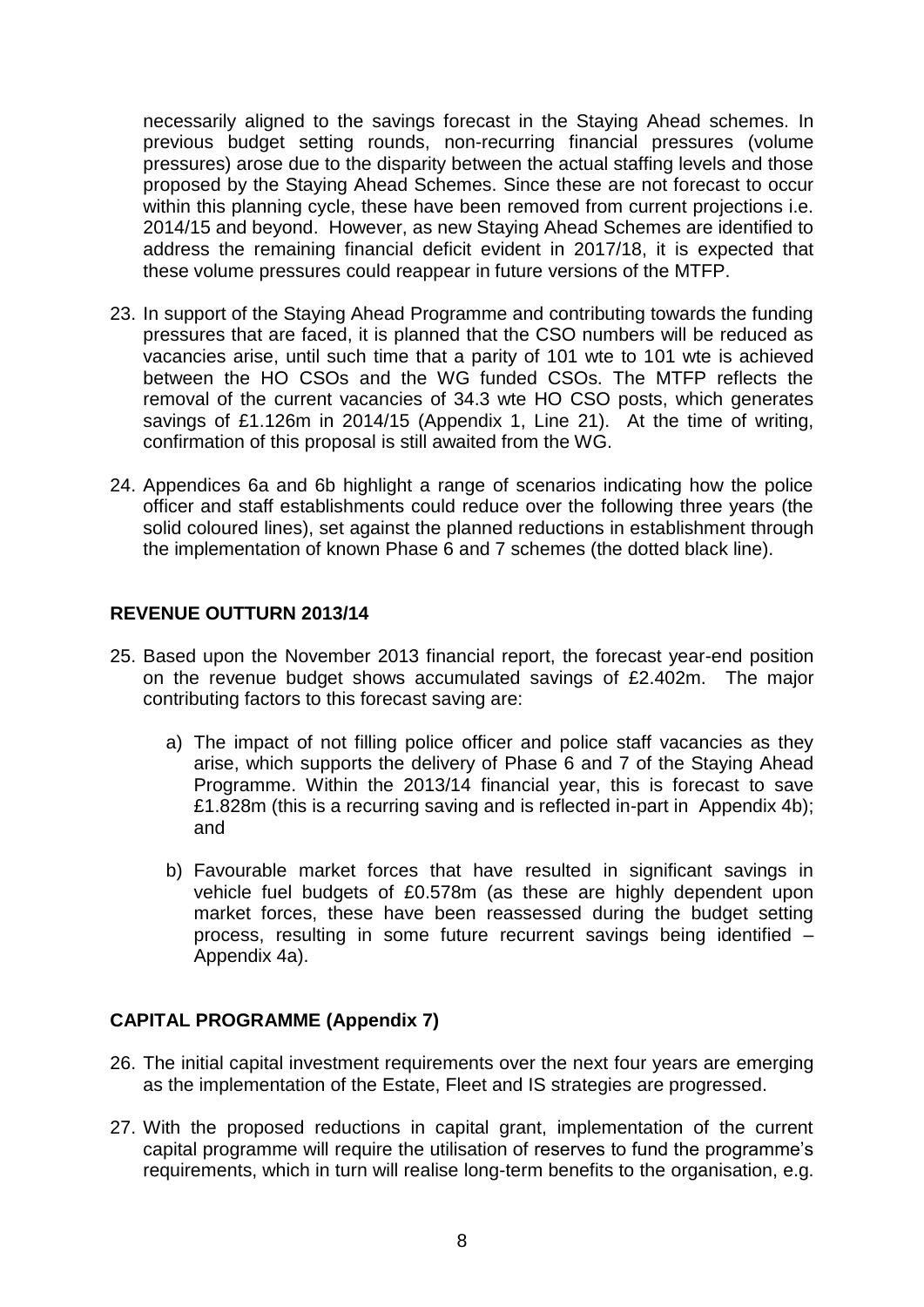appropriate estate provision, fit for purpose fleet, maximising returns on ICT investment etc.

28. The provisional funding announcement for the capital grant of £1.100m reflects the continuing intention of the HO to top-slice Commissioners' funds to provide funding for the National Police Air Service (NPAS). This presents a further burden upon the Reserve funds.

#### **RESERVES (Appendix 8)**

- 29. Appendix 8 provides a summary of the Commissioner's Reserves and Sinking Funds over the following four years.
- 30. The General Fund (Appendix 8, Line A1), remains at a satisfactory level and within accepted boundaries of cover to fund working capital and exceptional operational requirements.
	- a. The Precept Top-up Reserve (Appendix 8, Line A2) is still forecast to be used to support the revenue budget position. The MTFP forecasts indicate that this find will need to be used in 2014/15, with the remainder being fully utilised in 2015/16;
	- b. Through prudent financial management, specific reserves have been built up to address the requirements for pump-priming the Staying Ahead Programme and to also deliver the Capital Programme for both 2014/15 and 2015/16. Beyond this timeframe, alternative sources of funding, potentially from within the totality of reserves, will need to be identified;
	- c. The remaining Earmarked and Capital Reserves are still considered necessary and sufficient for the purposes that they were created;
	- d. Similarly, the PFI and Airwave Sinking Funds are still considered to be adequate to address their respective requirements over the life-cycles of each scheme; and
	- e. It should be noted however, that utilising existing reserves to address short-term funding shortfalls will have an adverse effect on the delivery of the schemes listed in the previous points.

## **OUTSTANDING ISSUES AND UNQUANTIFIABLE RISKS**

- 31. Whilst the MTFP is designed to reflect the most up to date intelligence, a number of outstanding issues and unquantifiable risks remain which are incapable of being reflected at this present time. These are briefly highlighted below:
	- a) Changes in the final grant notification from those assumed in this report;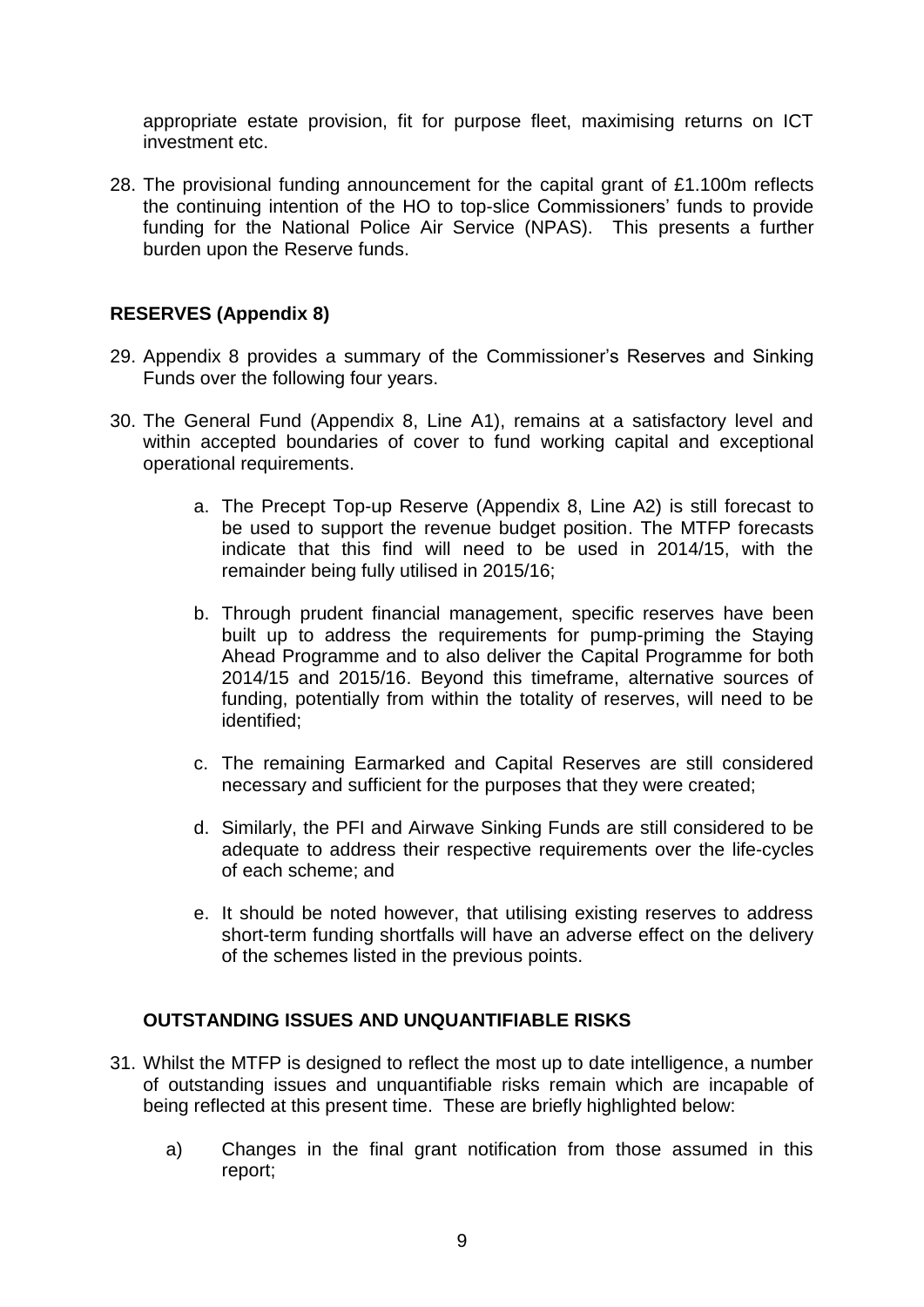- b) Additional austerity measures from revised growth forecasts;
- c) Future delivery of Staying Ahead Programme Schemes, with particular emphasis on:
	- i. Sustainability of previously delivered schemes; and
	- ii. Timing and extent of future schemes, with the potential for a significant increase in redundancies.
- d) Emerging cost pressures, in particular at this stage:
	- i. Withdrawal of funding by partners (HO, WG and Local Authorities);
	- ii. Increased 'last resort' demand due to others withdrawing service;
	- iii. Increased crime due to economic and political climate;
	- iv. Further impact of the Localisation of Council Tax support and the local retention of business rates income; and
	- v. Potential increase in the employers' police officer pension rate.
- e) Unplanned initiatives and the international dimension;
- f) The impact that the 2014 NATO Summit and Commonwealth Games will have upon the revenue budget; and
- g) The impact that the national enhancement of the IPCC will have upon the current structure, funding and functionality of the Gwent Police Standards Department.

## **BUDGET REQUIREMENT, TAX BASE, PRECEPT AND COUNCIL TAX**

- 32. The revenue budgetary requirement for 2014/15 is the net position of:
	- a) The base recurring requirements;
	- b) Efficiency savings and recurring budget reductions realisable in 2014/15;
	- c) Non-recurring revenue requirements in 2014/15; and
	- d) Non-recurring savings which are realisable in the year and reserve utilisation.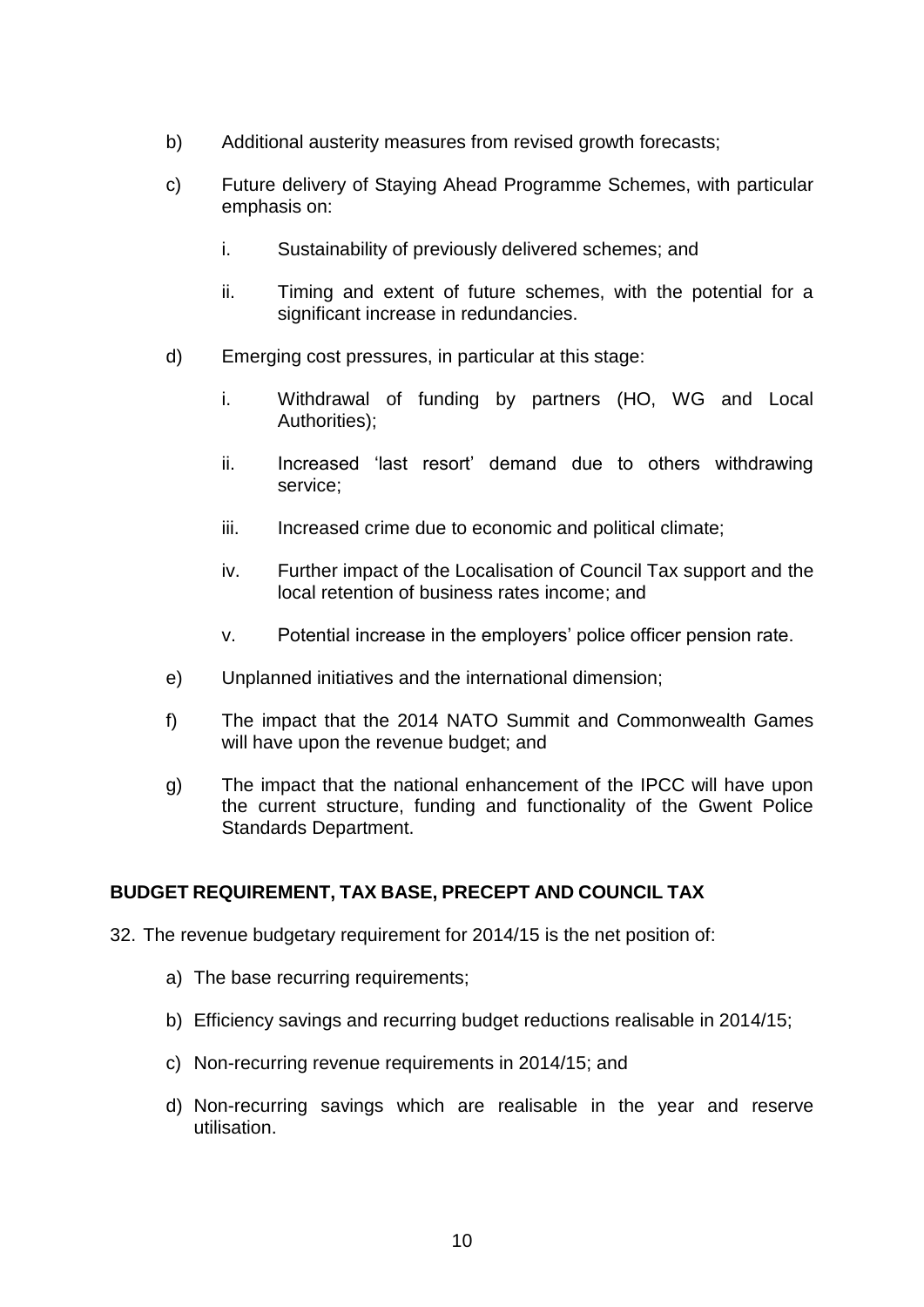- 33. The gross base recurring requirement for 2014/15 is £123.733m (Appendix 1b line 9) which, when reduced by efficiency savings, recurring budget reductions and non-recurring reserve contributions totalling £4.215m, leaves a budget requirement for the year of £119.518m.
- 34. The general grants announced in the Provisional Settlement are as follows:

| <b>Police Grant</b>          | 46,168,666 |
|------------------------------|------------|
| <b>Revenue Support Grant</b> | 17,155,708 |
| National Non-Domestic Rates  | 13,518,716 |
|                              | 76,843.090 |

Deducting total general grant from the budget requirement of £119,517,923 leaves income to be raised from council tax of £42,674,833.

35. Council Tax is a tax on dwellings, levied according to the valuation band attributed to the property. Each unitary authority calculates its council tax base by establishing the number of properties in each of the nine council tax bands (A to I) and converting the band totals to a Band D equivalent figure (e.g. Band A council tax is two thirds of the Band D tax, the Band A total is therefore multiplied by two thirds to arrive at the Band D equivalent). The total Band D equivalent figure is then adjusted to take account of reductions for disabled residents, single occupancy discounts, etc. to produce the Council Tax base. The council tax to be raised for police purposes is allocated to the unitary authorities in proportion to their tax bases. The tax bases notified by the unitary authorities are as follows:

| <b>Unitary Authorities</b> | <b>Band D Equivalent Properties</b> |            |  |
|----------------------------|-------------------------------------|------------|--|
|                            | 2013/14                             | 2014/15    |  |
| <b>Blaenau Gwent</b>       | 19,629.12                           | 19,643.05  |  |
| Caerphilly                 | 58,702.37                           | 59,011.54  |  |
| Monmouthshire              | 44,083.43                           | 44,199.96  |  |
| Newport                    | 53,531.64                           | 54,965.79  |  |
| Torfaen                    | 30,870.00                           | 31,884.00  |  |
| Total                      | 206,816.56                          | 209,704.34 |  |

36. The effect of these figures on the Band D Council Tax for police purposes is:

|                                 | <b>Actual</b><br>2013/14 | <b>Proposed</b><br>2014/15 |
|---------------------------------|--------------------------|----------------------------|
| Council Tax                     | £40,997,247              | £42,674,833                |
| Band D Tax                      | £198.23                  | £203.50                    |
| Increase on previous year $(E)$ | £5.14                    | £5.27                      |
| Increase on previous year (%)   | 2.66%                    | 2.66%                      |

37. The following table shows the proposed Council Tax for police purposes for all bands.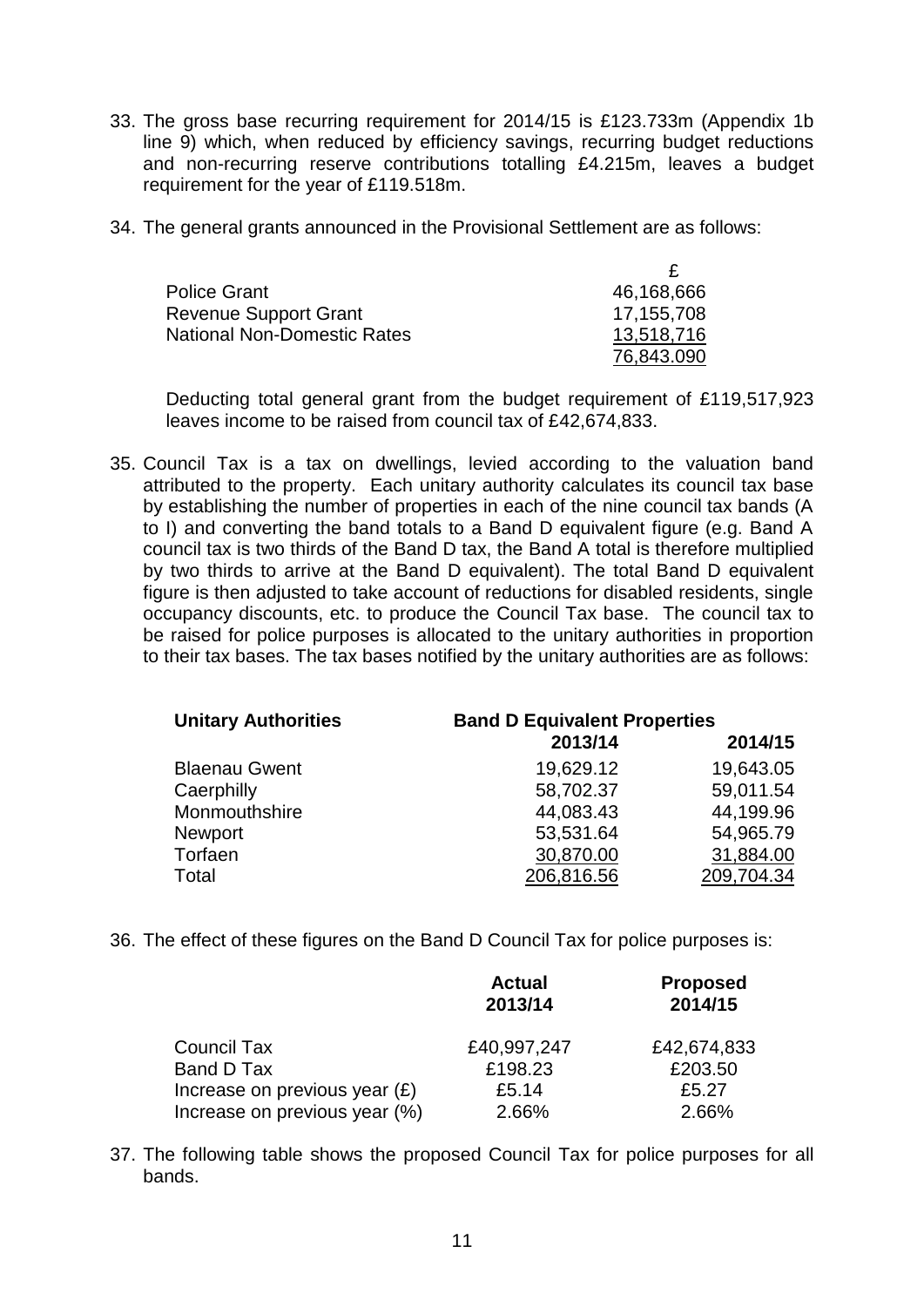| <b>Valuation</b><br>Band | <b>Tax Payable</b><br><b>Compared to Band D</b> | <b>Proposed</b><br><b>Council</b><br><b>Tax</b> |
|--------------------------|-------------------------------------------------|-------------------------------------------------|
|                          |                                                 | £                                               |
| A                        | 6/9                                             | 135.67                                          |
| B                        | 7/9                                             | 158.28                                          |
| C                        | 8/9                                             | 180.89                                          |
| D                        | 9/9                                             | 203.50                                          |
| Е                        | 11/9                                            | 248.72                                          |
| F                        | 13/9                                            | 293.94                                          |
| G                        | 15/9                                            | 339.17                                          |
| н                        | 18/9                                            | 407.00                                          |
|                          | 21/9                                            | 474.83                                          |

38. The unitary authorities are billing authorities for council tax purposes. The Commissioner's precept will be added to the figures for Council Tax for expenditure by the unitary authorities and community councils and will form part of the single Council Tax demand. Under regulations, the billing authority must determine a schedule of instalments for payments to precepting authorities. Currently, the unitary authorities pay the police precept in equal instalments as follows:

## **Last working day of each month Third Tuesday of each month** Blaenau Gwent Caerphilly

**Monmouthshire Newport** 

**Torfaen** 

### **CHIEF FINANCE OFFICER'S STATEMENT - REQUIREMENTS OF THE LOCAL GOVERNMENT ACT 2003**

- 39. Section 25 of the Local Government Act 2003 requires the Chief Finance Officer to report on:
	- a) The robustness of the estimates made for calculating the precept; and
	- b) The adequacy of the proposed financial reserves.
- 40. The same Section requires the Commissioner to have regard to the Chief Financial Officer's report when making decisions about precepts.
- 41. Core grants from the HO and WG currently fund approximately two thirds of the revenue budget requirement for policing in Gwent. Both CSR 2010 and CSR 2013 resulted in significant reductions in core HO and WG grants. The reduction in these grants for 2011/12 of 5.1% came on top of an in-year cut in the previous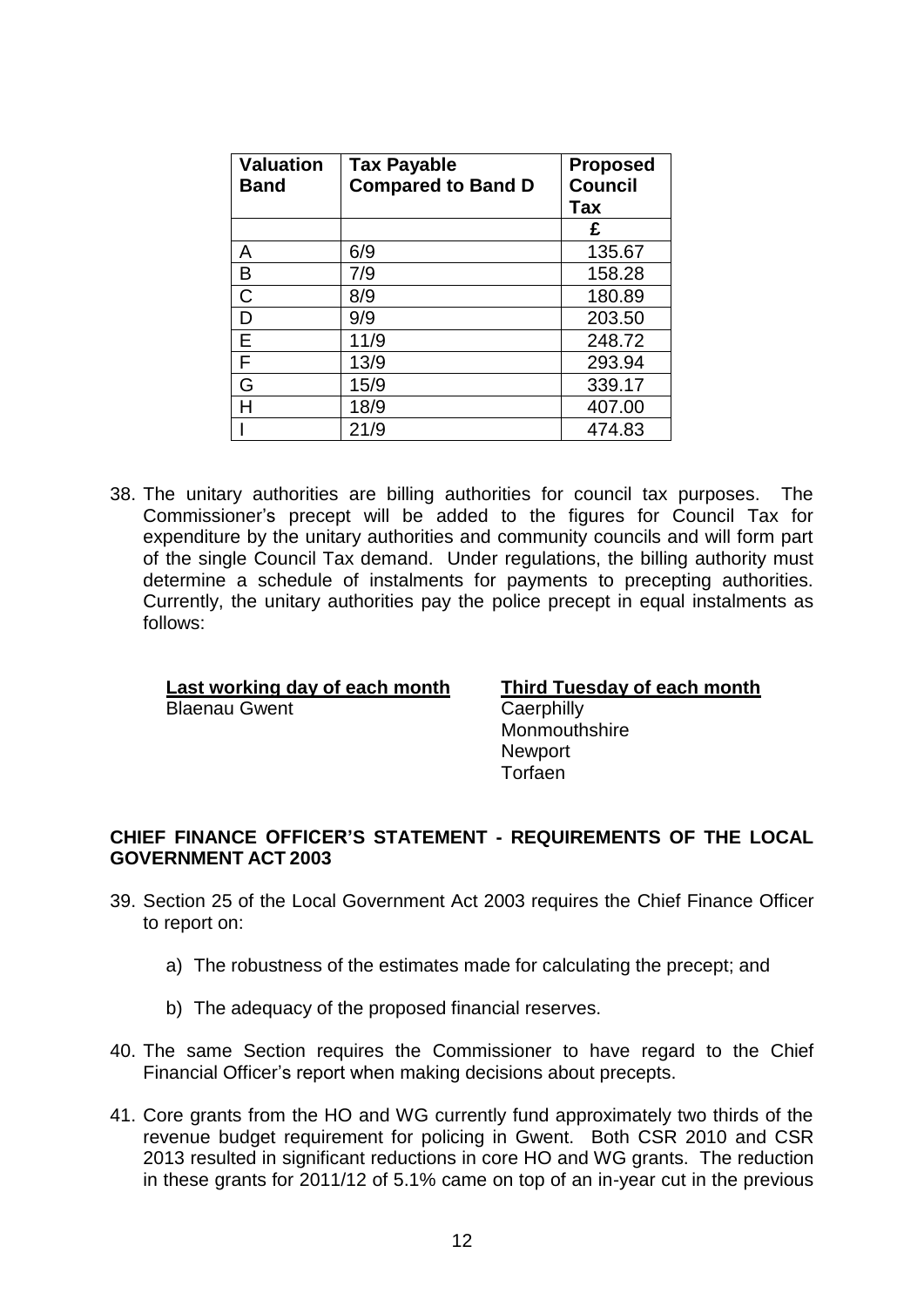year of 1.3%. The grant settlement for 2012/13 showed a reduction of 6.7%, 2013/14 a reduction of 1.57% and the provisional settlement for 2014/15 a further cut of 4.76%. The current financial situation in the UK and rest of the European Union suggests that further significant cuts in grant funding will follow from the next CSR.

- 42. The Staying Ahead Programme continues to be remarkably successful in keeping expenditure within reducing budgets, yet still managing to maintain performance in the service to the public. Year after year, difficult savings' targets have been achieved ahead of time and as a consequence reserves have been generated for supporting investment necessary to redesign the estate and for pump-priming new initiatives.
- 43. The preparation of the budget is an extensive exercise spread over several months, involving the compilation of MTFPs, followed by detailed work across the Force under the supervision of the Assistant Chief Officer - Resources and in liaison with the Chief Finance Officer to the Commissioner. The involvement of all parts of the service ensures awareness not only of the demands, but also of the constraints upon them. Throughout the early stages of the budget preparation process, Members of both the Police and Crime Panel and Joint Audit Committee received progress reports and were able to examine both the proposals and the process followed. This preparatory work has assisted the Commissioner in his deliberations. I am satisfied therefore, that this process ensured that the budget takes into account all those cost and income items that can be reasonably foreseen, and that there is no cause to question the robustness of the estimates.
	- 44.Appendix 8 to this report shows details of reserves. The Force's Assistant Chief Officer - Resources and I continually review the adequacy of reserves and provisions. The General Reserve is required for working capital and to meet unexpected expenditure in emergency situations or major crime. At 1<sup>st</sup> April 2013 the General Reserve stood at £6.411m which represented 5.3% of the budgetary requirement for 2013/14. At the time the Assistant Chief Officer - Resources and I considered that this was a prudent level of general reserve for the policing body, taking into consideration its size, local circumstances and the requirement to identify savings to address significant reductions in core grant funding. This view has not been challenged by the external auditor.
	- 45.The capital reserves are only available for capital expenditure and the sinking funds are intended to spread the cost of the two major long-term commitments in accordance with acceptable profile, eliminating large peaks and troughs. Other earmarked reserves are estimated to reduce to £0.622m by 31<sup>st</sup> March 2018.
	- 46.I am content therefore, with the adequacy of the proposed financial reserves.

#### **APPENDICES**

| Appendix 1a | $\overline{\phantom{0}}$ | Impact of Incremental Precept Changes    |
|-------------|--------------------------|------------------------------------------|
| Appendix 1b | $\overline{\phantom{0}}$ | <b>Medium Term Financial Projections</b> |